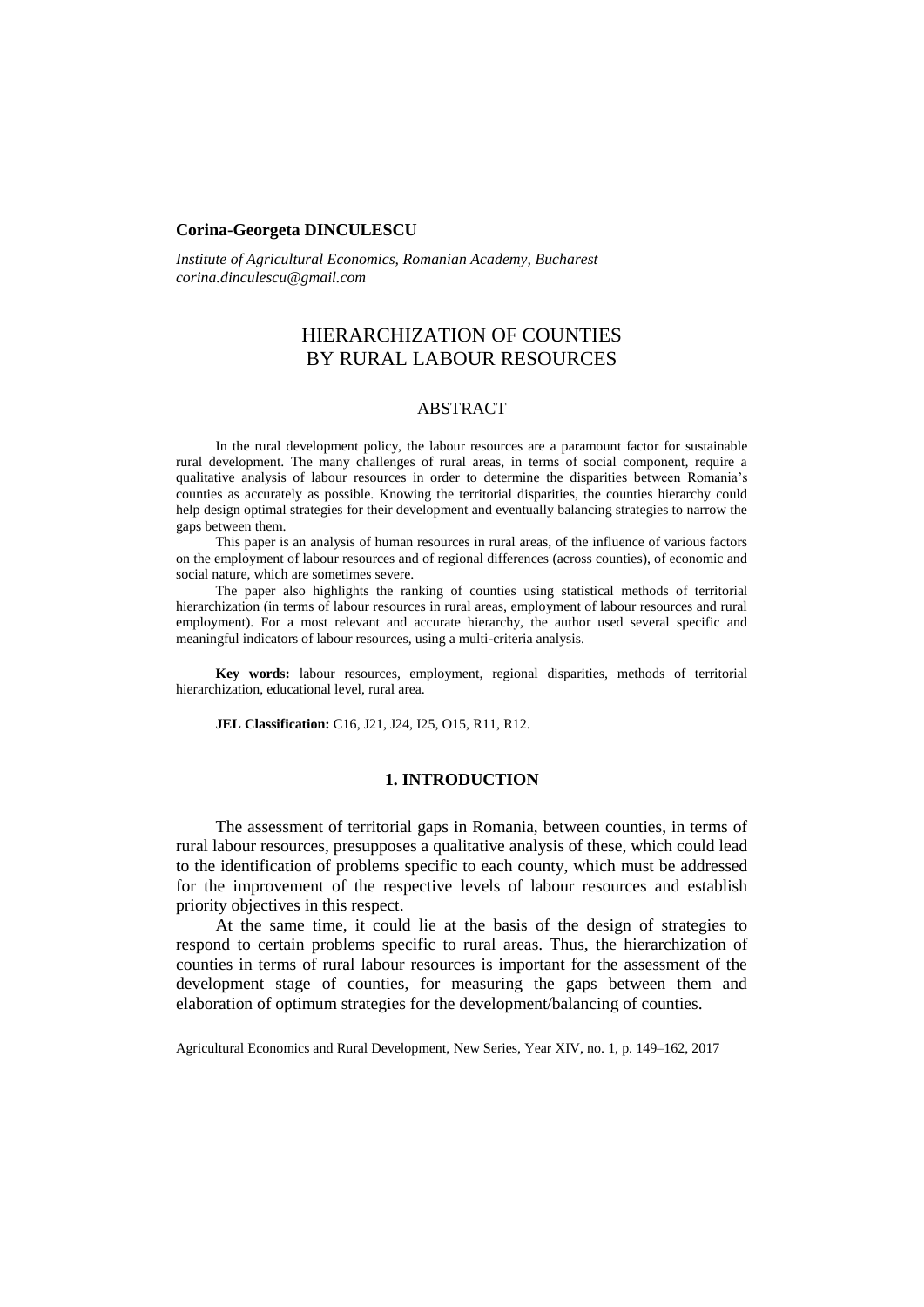The national interest is obvious, having in view that most indicators specific to labour resources are below the EU average (at national level, the more so at rural area level), and the existing gaps are large enough to pay increased attention to this area.

# **2. STATE OF KNOWLEDGE**

As there is a lack or insufficiency of consistent and relevant data, the studies in territorial profile are limited and less detailed. Thus, the studies on the territorial disparities with regard to the labour resources are generally limited to the development regions. Out of this reason, a detailed analysis of the labour resources was considered opportune, with data coming almost exclusively from the Census of Population and Dwellings.

The hierarchization of counties, according to certain criteria, is extremely important for the harmonious development of all counties, to measure the gaps between them, and can contribute to the design of optimum development and balancing strategies. This can be done either on the basis of one indicator and its variation (and thus quantitative information limited to only one phenomenon of the analyzed collectivity at county level is obtained, given by the analyzed indicator), or through a multi-criteria analysis, in which several indicators were considered, from which aggregate indicators were created.

The utilization of only one indicator is not sufficient to establish a reasonable hierarchization, although it reflects a certain obvious state of facts (given the concrete values of a certain indicator). If several complementary indicators are also considered, rankings can be obtained, at least close to the real situation (in the evaluation of indicators there are always subjective factors, which are not taken into consideration). The results of such a hierarchization are different from those obtained on the basis of only one indicator, sometimes even contradictory. That is why a multi-criteria analysis was used for the purpose of the present paper, using a set of relevant indicators, which provide a multilateral characterization of each territorial unit in part (county).

#### **3. MATERIAL AND METHOD**

One of the methods used to prepare the raw material for analysis was the customized query of official databases available at the National Institute of Statistics (Tempo Online time series), followed by own processing. As each year a linear trend of phenomena can be noticed, with almost non-significant variations (from the data provided by surveys), data of proven origin are needed for an analysis at territorial (county) level. That is why the largest part of the information base for this study is represented by the data from the Census of Population and Dwellings of 2011.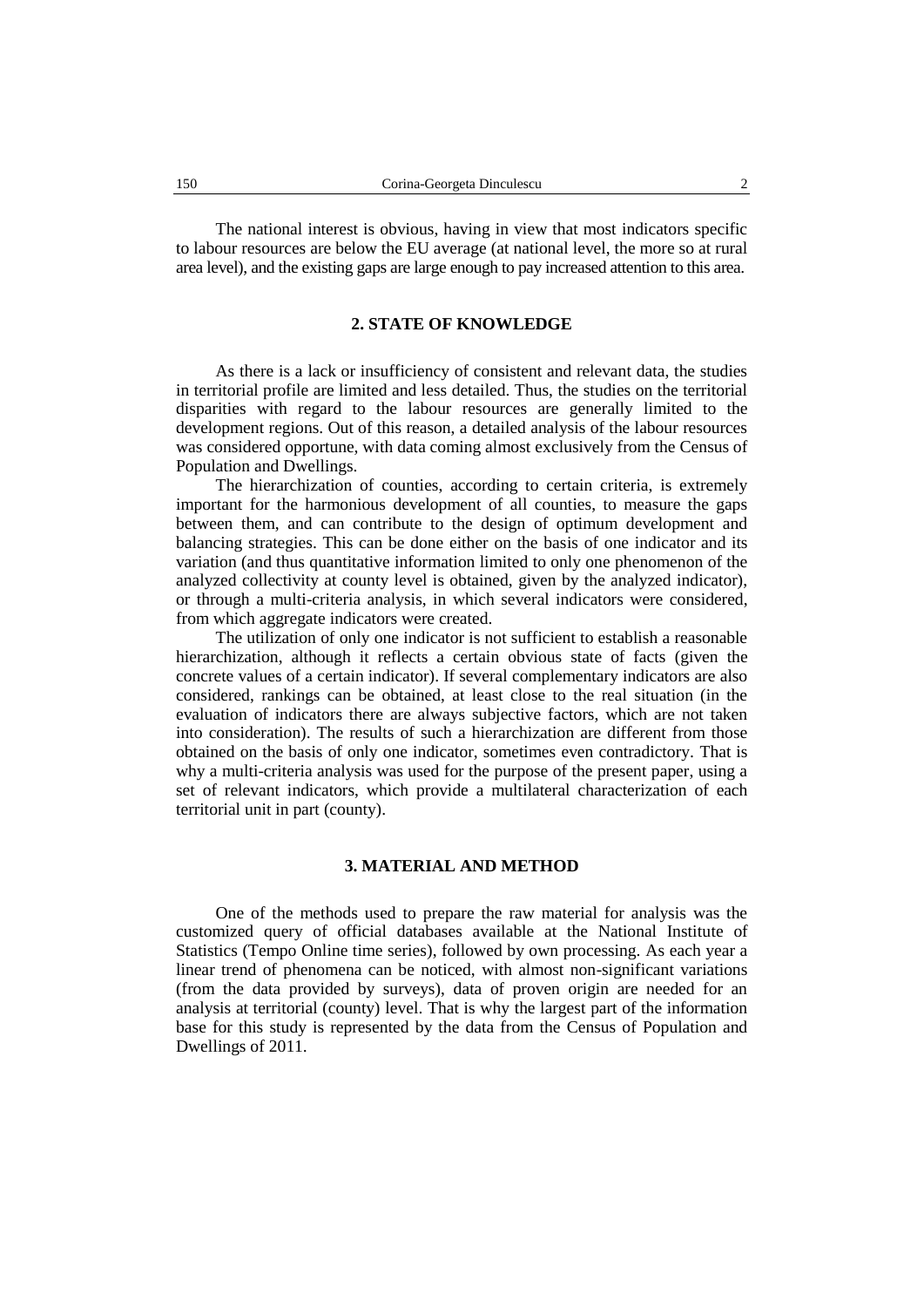The disparities at territorial level were revealed on the basis of specific methods (statistical and geo-reference analysis with  $GIS<sup>1</sup>$  systems). Along with the statistical methods used by the GIS application for producing thematic maps, statistical methods were used for the hierarchization of Romania's counties.

These were selected in accordance with the number of observation units – due to the relatively large number of observation units (the 41 counties of the country); a first hierarchization method, i.e. the *rank method* was used, as a relatively simple method, yet with certain limitations. One of these limitations is that the method does not take into consideration the distances between the two levels of a variable/characteristic that can appear in the hierarchization of the territorial administrative units (size of absolute or relative gaps that can appear in the hierarchization of counties). At the same time, some information is lost on the occasion of the "uniformization" of different characteristics: one, when the ranks for each characteristic are assigned and the other, when the ranks for total scores are assigned. Hence another method had to be used to check up and confirm the hierarchy of counties established through the rank method, namely the *real rank method*. This added additional information to the results of county hierarchization as this method had in view the relative distances between the values of each indicator from the observation units. For a most relevant hierarchization, several specific and significant indicators of labour resources were used, within a multicriteria analysis supported by the two methods.

#### **4. RESULTS AND DISCUSSIONS**

## 4.1. GENERAL CONSIDERATIONS ON THE RURAL LABOUR RESOURCES

Before presenting the results of the hierarchization of counties, we must briefly present certain elements that complement (together with the actual hierarchization) the overall picture of the rural labor resources. A simple hierarchization of counties in terms of *population ruralization* reveals that the most ruralized county is Dâmbovita (71.7% rural population in total population), closely followed by the counties Giurgiu (with 70.8%) and Teleorman (67.6%).

At the opposite pole, the less ruralized population is found in the county Hunedoara (only one quarter of the county's population is living in the countryside), followed at small distance by the county Braşov (with a share of rural population in total population of 27.7%).

The analysis across counties of the *distribution of rural labour resources*  (share of rural labour resources in each county in total labour resources in the rural area) outlines a series of disparities and reveals a hierarchy of counties somewhat similar to that resulting from the population size (Figure 1).

<sup>&</sup>lt;sup>1</sup> GIS Geographical Information System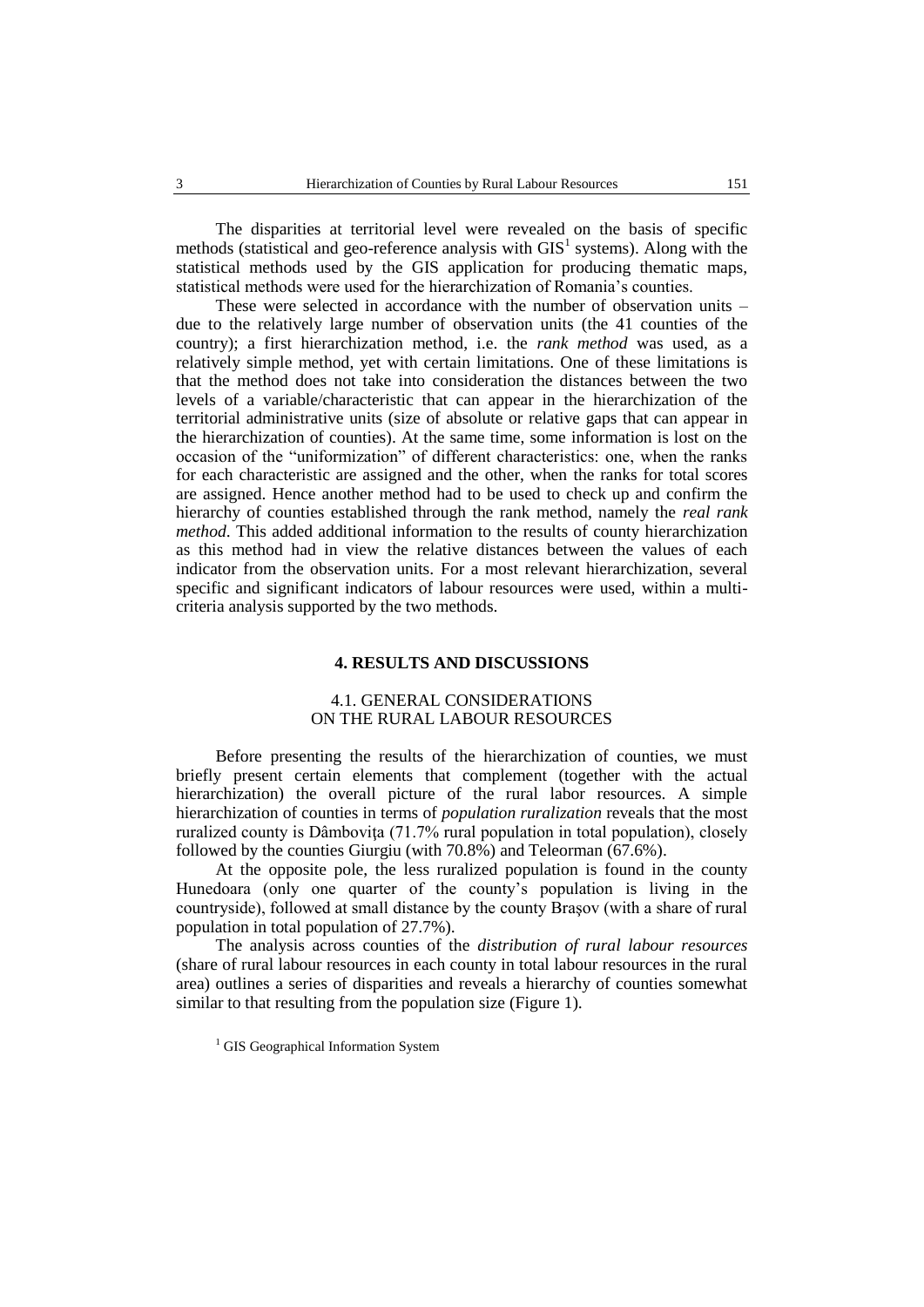

*Source:* author's own calculations based on NIS, CPD 2011 data

Figure 1. Share of rural labour resources in total population, 2011

The counties Covasna, Hunedoara and Tulcea, on the last place in this ranking of counties (with a share of 1.2% in total labour resources of the rural area), are among the smallest counties in terms of population size. The county Iaşi is at the opposite pole (contributing by 4.5% to total rural labour resources), which also has the most numerous population (this being one of the possible explanations for the maximum value of this indicator).

These (maximum and minimum) levels of the analyzed indicator (share of labour resources in each county in total resources in rural area), between the counties at the extremes, are found in the values of labour force indicators and can have consequences on the labour market and its equilibrium, between the demand and supply of labour.

A consistent analysis of employment across counties presupposes the knowledge of labour force size by means of certain indicators by which labour market in each investigated territory (county) can be finally characterized. These indicators have a non-homogeneous territorial distribution across counties, as a result of the influence of demographic and socio-economic factors.

Knowing the amount of labour resources is not relevant in the absence of indicators specific to labour employment. For a pertinent analysis it is necessary to determine *the employment rate of labour resources,* i.e. to what extent these are utilized.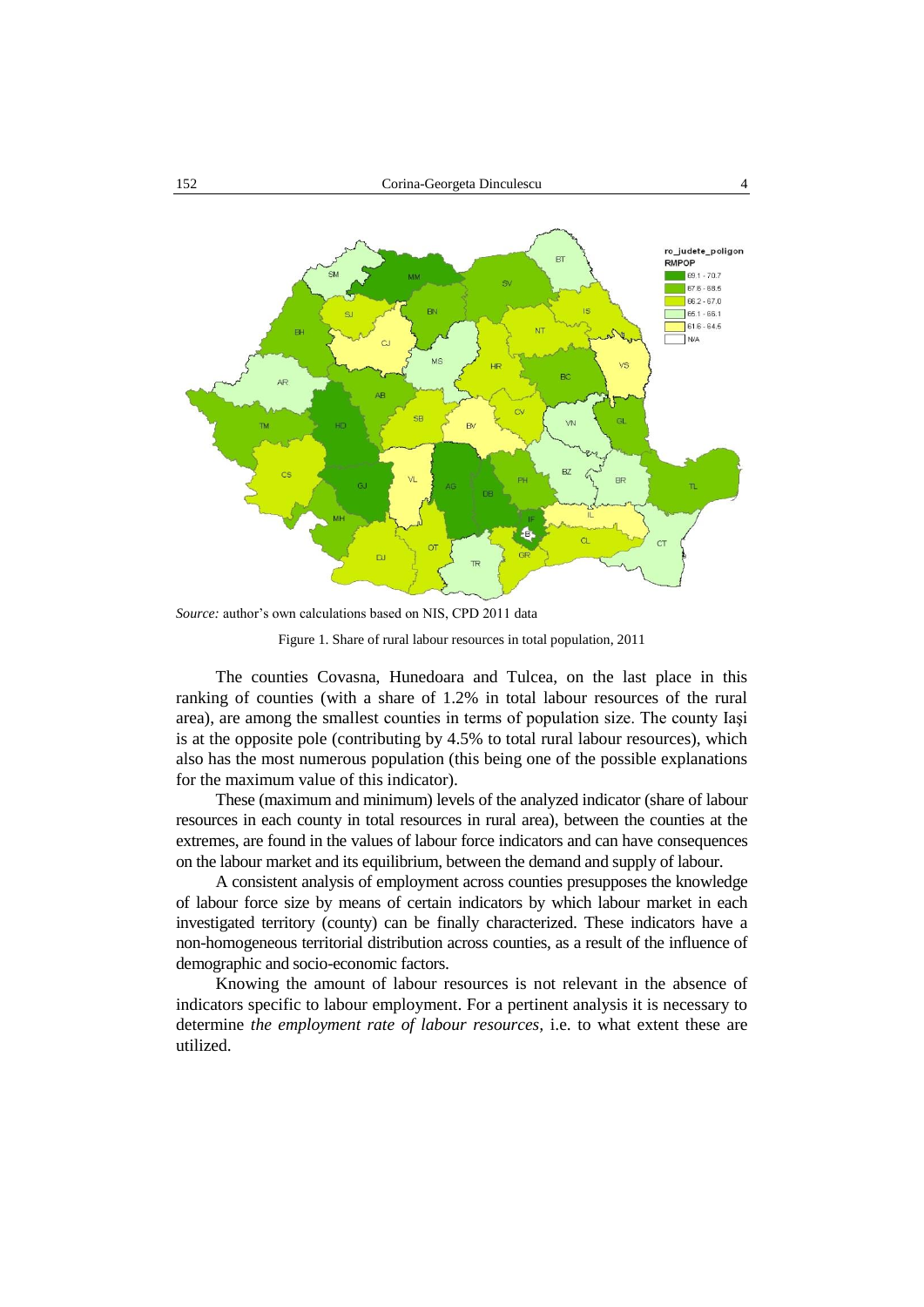The results of the Census of Population and Dwellings (CPD) of 2011 reveal an employment rate of labour resources in the rural area  $(62.1\%)$  quite similar to the national average (61.6%). The analysis across counties highlights significant disparities (Figure 2); the values of this indicator largely vary, from minimum 47% to maximum 76.5%. In two counties (Constanta – minim value and Brasov – 49.5%), only half of the labour resources are utilized. At the opposite pole, there are other two counties (Botoșani – with a maximum value and Iași –  $70.2\%$ ) where about three quarters of labour resources were utilized.



*Source:* author's own calculations based on NIS, CPD 2011 data

Figure 2. Employment rate of rural labour resources, 2011

In 2011, the population from the rural area had a *rural population employment rate* of 41.6%, quite similar to that at national level (42.3%).

One of the lowest rates of rural population employment (aged  $15 - 64$  years) was found in the county Constanta, less than one-third of the population being employed (30.6%). Three other counties from Transilvania were found in the same situation: Braşov (with 31.6%), Cluj (with 33.4%) and Satu Mare (with 33.6%) (Figure 3).

Even the counties that are found at the opposite pole, with a difference of 20%, do not represent a favourable situation (although above the national level, these are much under the EU-28 level  $-64.2\%$  in 2011). Thus, the counties in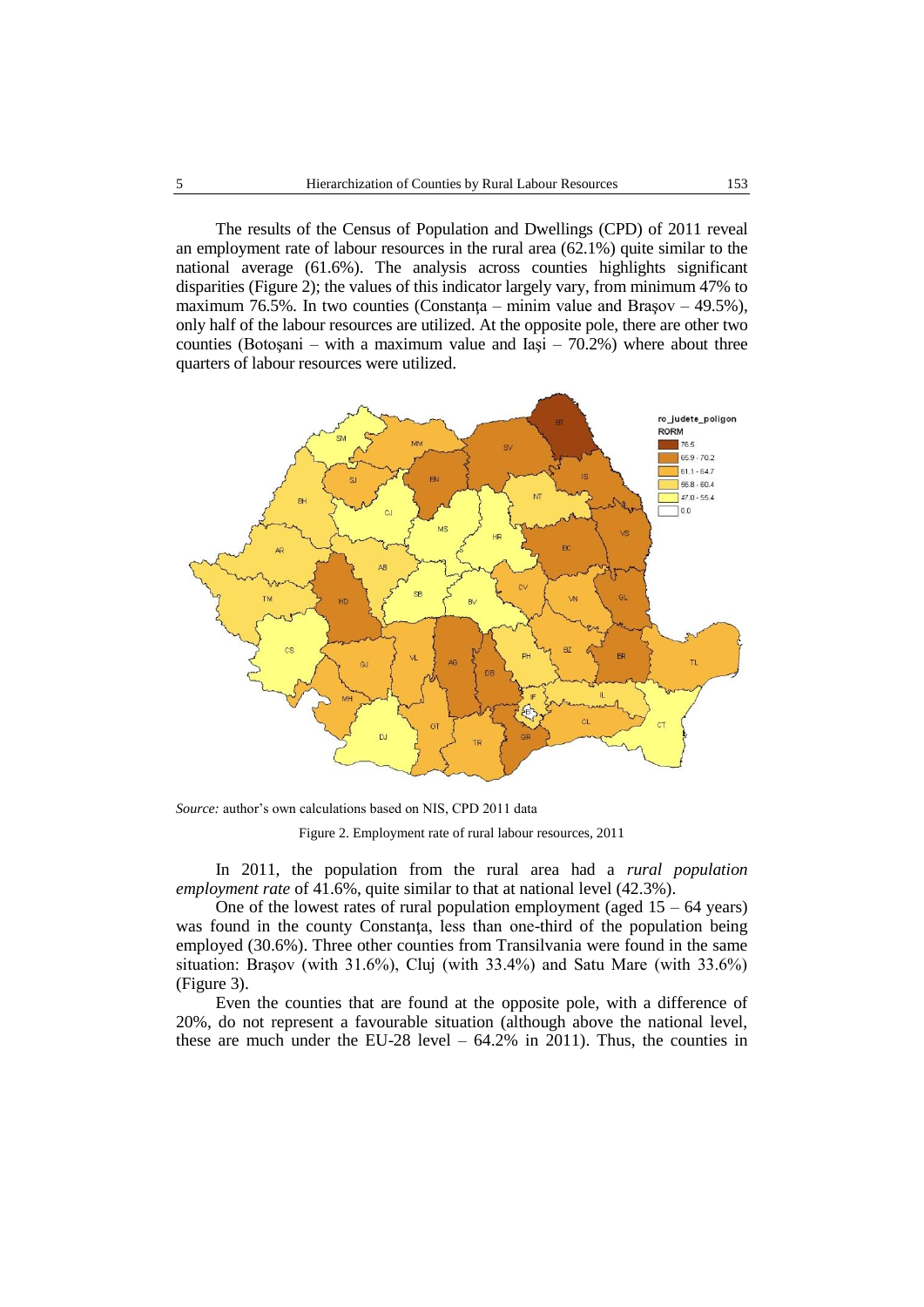

which only about half of the rural population was employed are Botoşani (50.2%), Hunedoara (48.9%), Iasi (47.1%) and Dâmbovita (47.0%).

*Source:* author's own calculations based on NIS, CPD 2011 data

Figure 3. Rural population employment rate, 2011

The low employment level can be explained by the fact that the persons who worked on their own household or in other households were not considered as employed persons (they did not declare themselves as such), hence they are not included in this category, or they were working in the informal sector and avoided to declare themselves as employed persons.

The population employment rate in the rural area is somehow artificial, as the persons who are working on their own household<sup>2</sup> (generally for their own subsistence) are included in the number of employed persons, and in the author's opinion these persons should not be included in the category of employed persons. In this regard, one can say that the employment rate is even lower in reality.

On the other hand, this employment rate does not reflect the employment in the informal sector; this is the situation in which many persons, who are employed in reality, are not included in the category of employed persons. In this respect, one can say that the employment rate is higher than the official rate in reality.

<sup>2</sup> According to ILO definition on employed persons.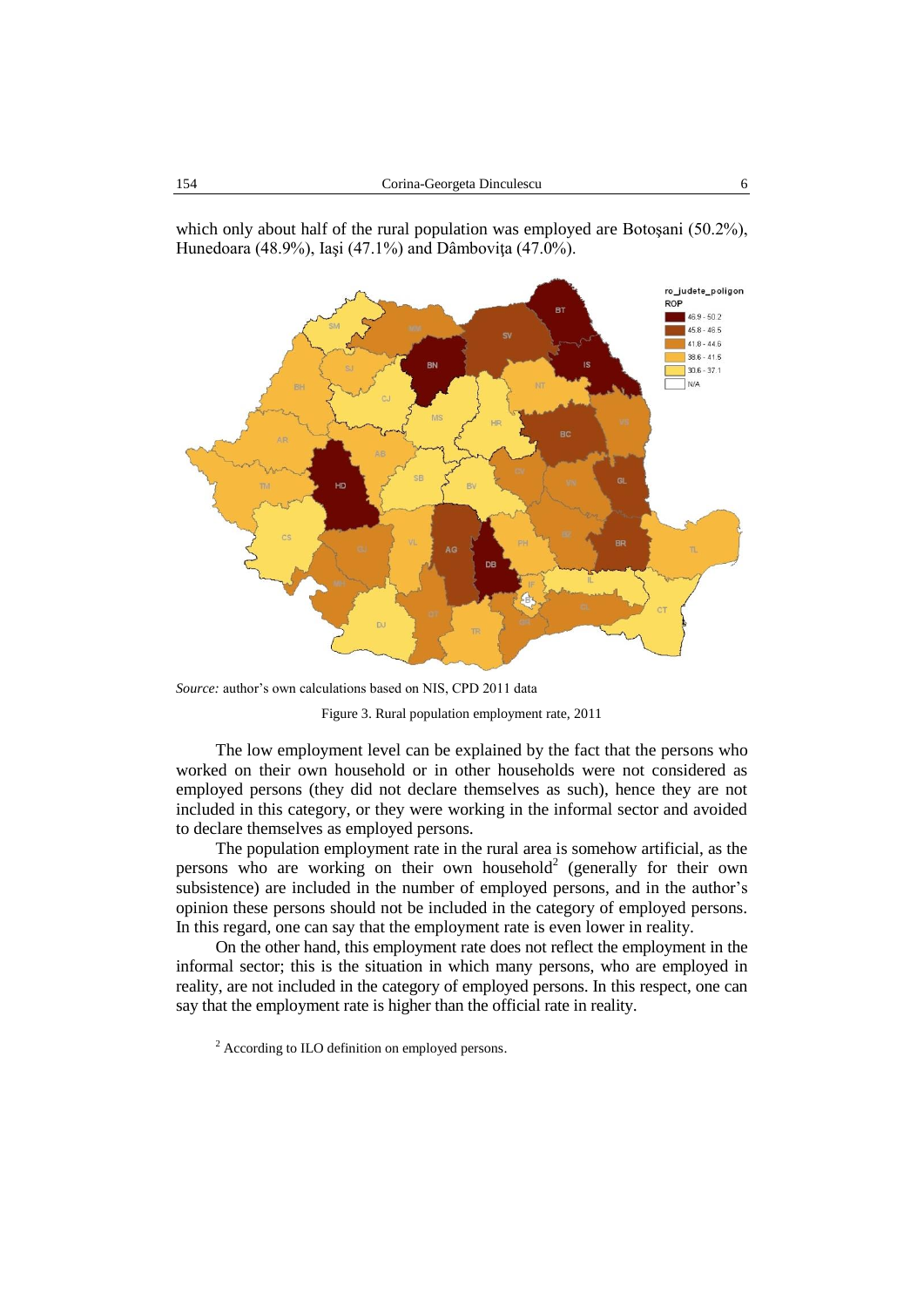#### 4.2. HIERARCHIZATION OF COUNTIES

The multi-criteria hierarchization of counties presupposes going through two stages that are adjusted in accordance with the particularities of each utilized hierarchization method:

- *selecting the socio-economic indicators* that are going to be used in the elaboration of ranking – in order to ensure the comparability and correlation of different aspects, having in view a most accurate and complete characterization of investigated territorial units (counties). Because the indicators are not always homogenous, these have to be normalized, by assigning corresponding values (normalization method), which will enable subsequent aggregations.
- *selecting the aggregation method into a global (synthetic) indicator*, on the basis of which the hierarchization will be made. The purpose of aggregation into a global indicator is that it permits measuring the real gaps between counties. This stage presupposes:
	- calculating/assigning ranks, in accordance with the method used, for each selected indicator;
	- establishing the hierarchy of counties (of the position of each county in the hierarchy) – by increasing the ordering of ranks.

A first hierarchization of counties was made on the basis of the *rank method*, starting from the following indicators, under interdependency relationship:

- share of labour resources  $(LR)$  in total population on order to see how the labour resources are distributed in each county;
- employment of labour resources reveals the proportion in which these resources are utilized. The higher the value of this indicator, the greater the part of the population included in labour resources is able to provide the necessary income necessary for living.
- Population employment rate reflects the labour market capacity to absorb the labour force.

The hierarchization of counties was made by each indicator in part. The ranks of counties were obtained by the decreasing ordering of individual values of each indicator for each county. Thus, for each of the above-mentioned indicators ranks were assigned from high to low (high, representing the most favourable situation, low, the least favourable situation. In our case: the highest value of each indicator was attributed the lowest rank, being denoted by 1, and the ordering was continued up to the lowest value of each indicator).

The subsequent summing up of ranks occupied by one county for each indicator selected and dividing the sum by the number of indicators led to the calculation of the county rank and then, to the determination of the position in the hierarchy of each county.

Using this approach, this method generated a simple and fast classification of counties in terms of labour resource utilization. Thus, the positions of each county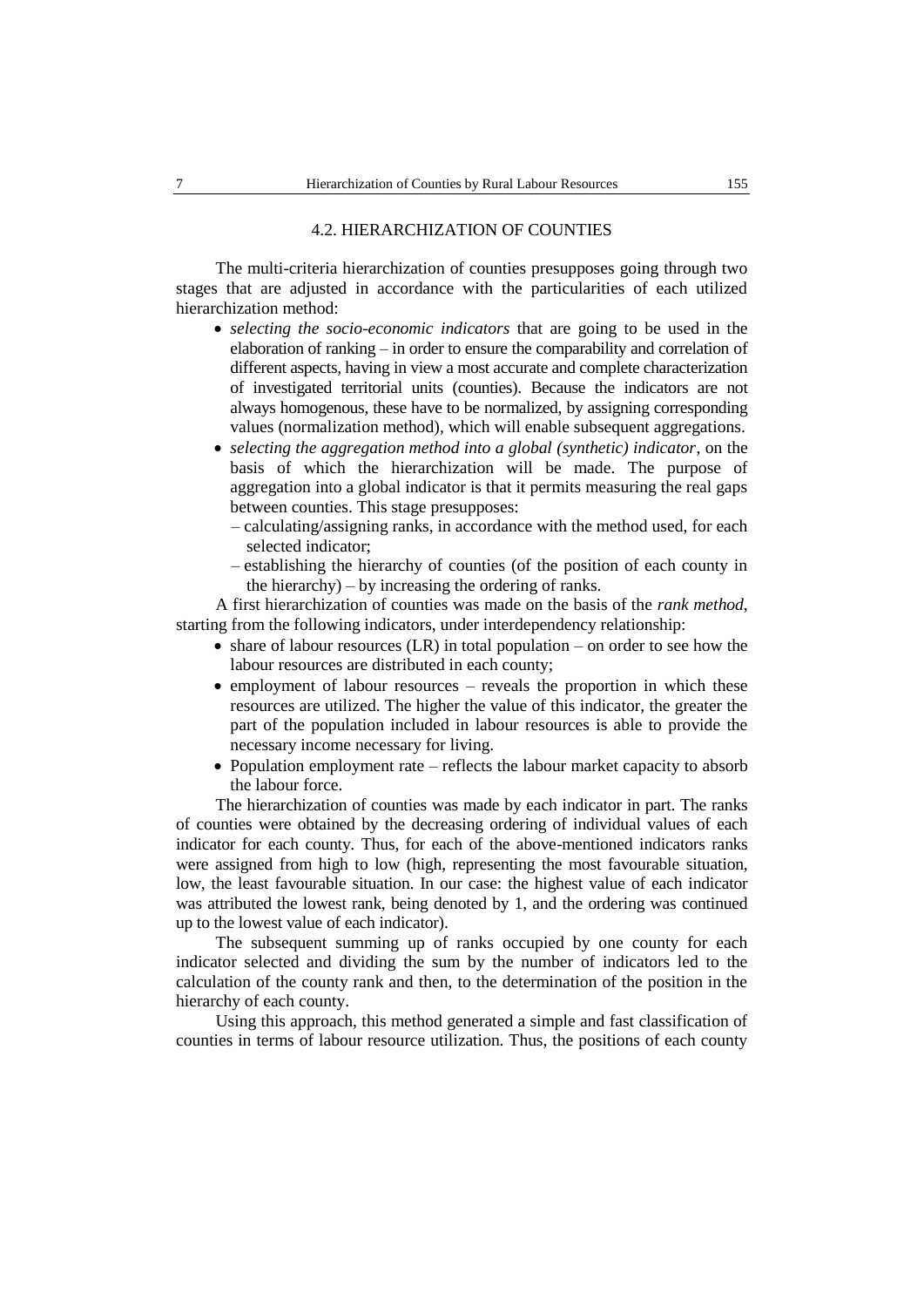were identified in the hierarchy, in terms of population employment in an economic activity.

The county Hunedoara is on the  $1<sup>st</sup>$  place (with an average rank of 2.3), followed at 4 points distance by the counties Dâmboviţa and Bistriţa-Năsăud. At a great distance from the first position in the hierarchy (of 37.7 points), on the last place, we can find the county Braşov, closely followed by the counties Constanţa and Cluj (Table 1).

| ani |  |
|-----|--|
|-----|--|

Hierarchization of counties in terms of rural employment, based on the rank method, 2011

| <b>COUNTY</b>    | <b>Employment</b><br>rate of<br>labour<br>resources | <b>Proportion</b><br>of labour<br>resources<br>in total<br>population | Population<br>employment<br>rate |                 | County<br>position<br>in the<br>hierarchy |                 |      |                         |
|------------------|-----------------------------------------------------|-----------------------------------------------------------------------|----------------------------------|-----------------|-------------------------------------------|-----------------|------|-------------------------|
|                  |                                                     |                                                                       |                                  |                 | indic 1 indic 2                           | indic 3         | rank |                         |
| <b>ALBA</b>      | 59.7                                                | 68.2                                                                  | 40.7                             | 27              | 9                                         | 24              | 20.0 | 21                      |
| <b>ARAD</b>      | 58.3                                                | 66.1                                                                  | 38.6                             | 30              | 29                                        | $\overline{31}$ | 30.0 | 31                      |
| <b>ARGES</b>     | 66.9                                                | 69.4                                                                  | 46.4                             | 10              | 5                                         | 6               | 7.0  | $\overline{\mathbf{4}}$ |
| <b>BACAU</b>     | 68.2                                                | 67.6                                                                  | 46.1                             | 7               | 16                                        | 8               | 10.3 | $\overline{7}$          |
| <b>BIHOR</b>     | 57.7                                                | 68.1                                                                  | 39.3                             | 31              | 11                                        | 30              | 24.0 | 27                      |
| <b>BISTRITA-</b> | 68.7                                                | 68.3                                                                  | 46.9                             | 6               | $\overline{8}$                            | 5               | 6.3  | $\overline{\mathbf{3}}$ |
| <b>NASAUD</b>    |                                                     |                                                                       |                                  |                 |                                           |                 |      |                         |
| <b>BOTOSANI</b>  | 76.5                                                | 65.6                                                                  | 50.2                             | 1               | 32                                        | 1               | 11.3 | $\boldsymbol{9}$        |
| <b>BRASOV</b>    | 49.5                                                | 63.0                                                                  | 31.2                             | 40              | 40                                        | 40              | 40.0 | 41                      |
| <b>BRAILA</b>    | 69.9                                                | 65.9                                                                  | 46.0                             | 3               | $\overline{31}$                           | 9               | 14.3 | 12                      |
| <b>BUZAU</b>     | 64.7                                                | 66.1                                                                  | 42.8                             | 13              | $\overline{28}$                           | 16              | 19.0 | 19                      |
| CARAS-           | 54.1                                                | 66.2                                                                  | 35.8                             | 36              | 27                                        | 35              | 32.7 | 34                      |
| <b>SEVERIN</b>   |                                                     |                                                                       |                                  |                 |                                           |                 |      |                         |
| <b>CALARASI</b>  | 63.5                                                | 66.9                                                                  | 42.5                             | 15              | 19                                        | 17              | 17.0 | 15                      |
| <b>CLUJ</b>      | 54.2                                                | 61.6                                                                  | 33.4                             | $\overline{35}$ | 41                                        | 39              | 38.3 | 39                      |
| <b>CONSTANTA</b> | 47.0                                                | 65.1                                                                  | 30.6                             | 41              | $\overline{36}$                           | 41              | 39.3 | 40                      |
| <b>COVASNA</b>   | 62.5                                                | 66.8                                                                  | 41.8                             | 18              | 20                                        | 20              | 19.3 | 20                      |
| <b>DAMBOVITA</b> | 66.8                                                | 70.3                                                                  | 47.0                             | 11              | 3                                         | $\overline{4}$  | 6.0  | $\overline{2}$          |
| <b>DOLJ</b>      | 54.9                                                | 66.7                                                                  | 36.6                             | $\overline{34}$ | $\overline{23}$                           | 33              | 30.0 | 31                      |
| <b>GALATI</b>    | 67.5                                                | 67.8                                                                  | 45.8                             | 9               | 13                                        | 10              | 10.7 | 8                       |
| <b>GIURGIU</b>   | 65.9                                                | 66.6                                                                  | 43.9                             | 12              | $\overline{25}$                           | 12              | 16.3 | 14                      |
| <b>GORJ</b>      | 61.6                                                | 70.7                                                                  | 43.6                             | 21              | $\overline{2}$                            | 13              | 12.0 | 10                      |
| <b>HARGHITA</b>  | 55.4                                                | 66.8                                                                  | 37.1                             | 33              | 21                                        | 32              | 28.7 | 30                      |
| <b>HUNEDOARA</b> | 69.2                                                | 70.7                                                                  | 48.9                             | $\overline{4}$  | 1                                         | $\overline{2}$  | 2.3  | 1                       |
| <b>IALOMITA</b>  | 56.8                                                | 64.4                                                                  | 36.6                             | 32              | 38                                        | 34              | 34.7 | 36                      |
| <b>IASI</b>      | $\overline{70.2}$                                   | 67.0                                                                  | 47.1                             | $\overline{2}$  | $\overline{17}$                           | $\overline{3}$  | 7.3  | $\overline{\mathbf{5}}$ |
| <b>ILFOV</b>     | 59.8                                                | 69.1                                                                  | 41.3                             | 26              | 6                                         | 23              | 18.3 | 18                      |
| <b>MARAMURES</b> | 61.5                                                | 70.0                                                                  | 43.0                             | 23              | $\overline{4}$                            | 15              | 14.0 | 11                      |
| <b>MEHEDINTI</b> | 63.5                                                | 67.8                                                                  | 43.0                             | 16              | 14                                        | 14              | 14.7 | 13                      |
| <b>MURES</b>     | 53.0                                                | 66.0                                                                  | 35.0                             | $\overline{38}$ | $\overline{30}$                           | $\overline{37}$ | 35.0 | $\overline{37}$         |
| <b>NEAMT</b>     | 60.4                                                | 66.6                                                                  | 40.2                             | 25              | 24                                        | 28              | 25.7 | 28                      |
| <b>OLT</b>       | 63.4                                                | 66.9                                                                  | 42.4                             | 17              | 18                                        | 18              | 17.7 | 16                      |
| <b>PRAHOVA</b>   | 59.1                                                | 68.2                                                                  | 40.3                             | 28              | 10                                        | 27              | 21.7 | 25                      |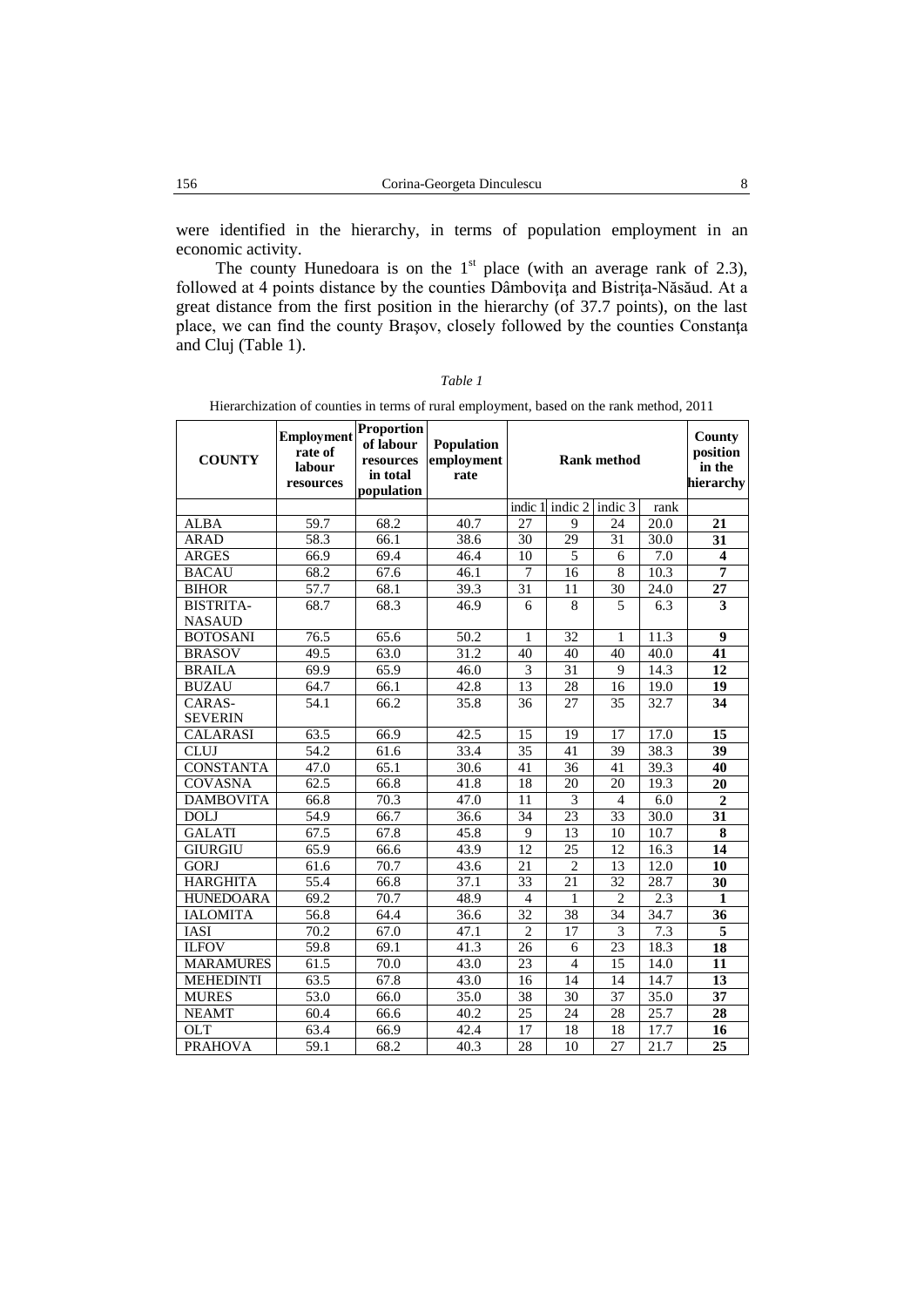|                                                                      |      |      |      |    |    |    |      | <i>Table 1</i> (continued) |  |  |
|----------------------------------------------------------------------|------|------|------|----|----|----|------|----------------------------|--|--|
| <b>SATU MARE</b>                                                     | 51.6 | 65.1 | 33.6 | 39 | 35 | 38 | 37.3 | 38                         |  |  |
| <b>SALAJ</b>                                                         | 62.1 | 66.7 | 41.5 | 19 | 22 | 21 | 20.7 | 23                         |  |  |
| <b>SIBIU</b>                                                         | 53.9 | 66.4 | 35.8 | 37 | 26 | 36 | 33.0 | 35                         |  |  |
| <b>SUCEAVA</b>                                                       | 67.9 | 68.0 | 46.2 | 8  | 12 | 7  | 9.0  | 6                          |  |  |
| TELEORMAN                                                            | 62.0 | 65.5 | 40.6 | 20 | 33 | 25 | 26.0 | 29                         |  |  |
| <b>TIMIS</b>                                                         | 59.0 | 68.5 | 40.4 | 29 | 7  | 26 | 20.7 | 23                         |  |  |
| <b>TULCEA</b>                                                        | 61.1 | 67.7 | 41.4 | 24 | 15 | 22 | 20.3 | 22                         |  |  |
| <b>VASLUI</b>                                                        | 69.1 | 64.5 | 44.6 | 5  | 37 | 11 | 17.7 | 16                         |  |  |
| <b>VALCEA</b>                                                        | 61.6 | 64.3 | 39.6 | 22 | 39 | 29 | 30.0 | 31                         |  |  |
| <b>VRANCEA</b>                                                       | 64.3 | 65.3 | 42.0 | 14 | 34 | 19 | 22.3 | 26                         |  |  |
| <i>Source:</i> author's own calculations based on NIS, CPD 2011 data |      |      |      |    |    |    |      |                            |  |  |

In the counties with the most favourable positions, the determinant rank was that of the population employment rate, which confirms that the population employment rate is one of the most significant indicators of labour force and, which is obvious, a higher utilization of labour resources.

The visual representation of this ranking can be seen in Figure 4, as compared to the ranking obtained through the real rank method, which will be presented below.

As any statistical method, the rank method has both advantages and disadvantages. One disadvantage is that it does not take into consideration the size of gaps that can appear in the hierarchization of counties. Out of this reason, another method was also necessary to verify and confirm the hierarchy of counties established by the rank method, namely the *real rank method*.

Starting from the limitations of the previous method, the real rank method was selected on the basis of certain advantages: it takes into consideration the relative distances between the values of each indicator, from each county, and it weighs the indicators that are not homogenous, by giving a higher or lower weight, depending on the importance of the indicator.

In order to achieve a reasonable hierarchization, a *multi-criteria analysis* was used, utilizing a set of specific, relevant indicators, in order to make a comparison between counties and highlight the existing disparities between them.

The hierarchization of counties by the employment of the population, using the real rank method, presupposes going through the above-mentioned stages, with several particularities.

*Calculation of partial real ranks –* For each county partial real ranks were calculated, using different formulae depending on what may be a favourable situation for the respective indicator:

 *for indicators for which the higher the values, the more favourable the situation is* (for instance, the higher the employment rate of labour resources, the more favourable the situation). In our case, having indicators whose value must be high to highlight a favourable situation, the *partial rank (R)* is calculated according to the formula: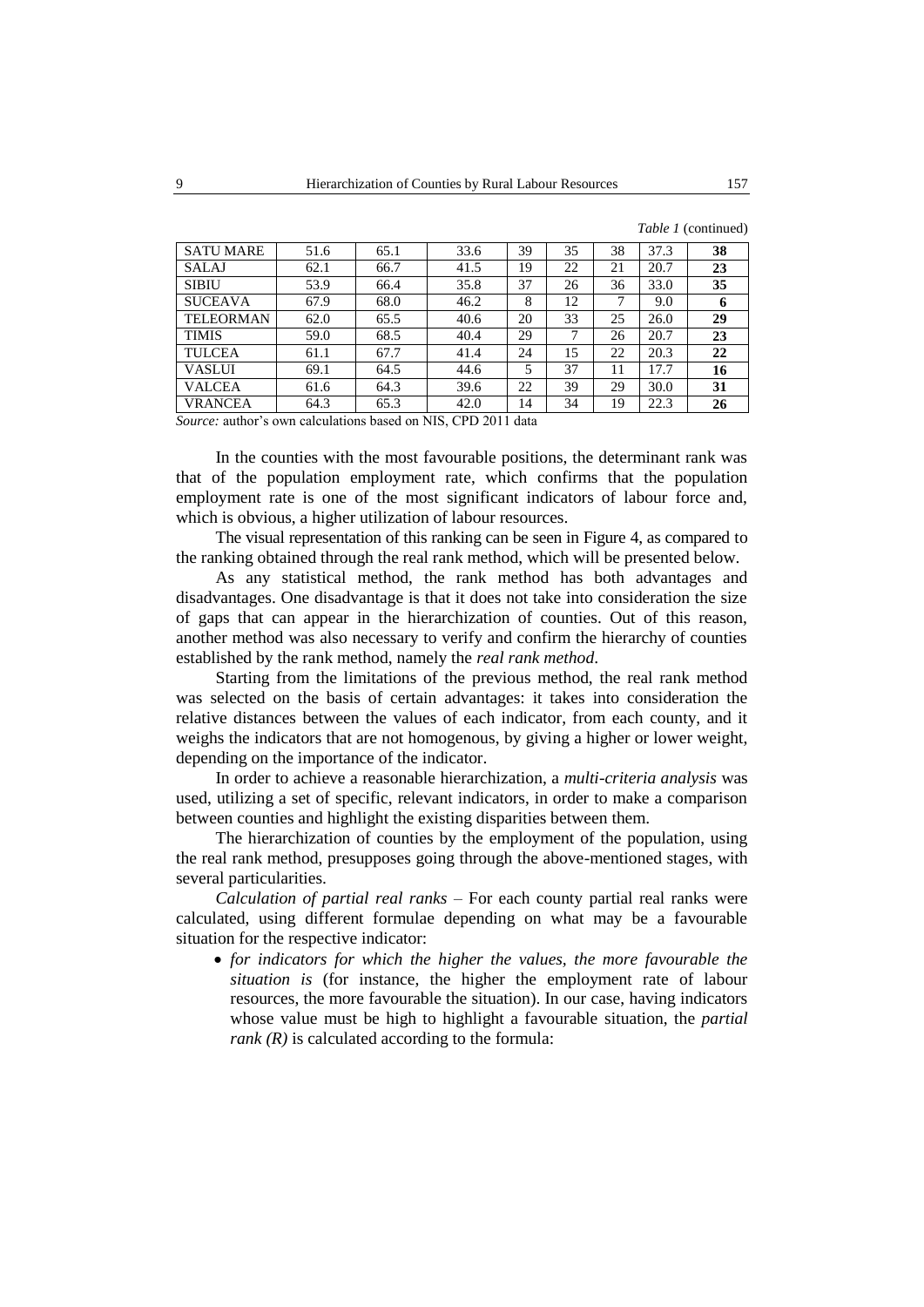$$
R_j^i = n - \frac{a_j^i - a_j^{min}}{a_j^{max} - a_j^{min}} (n - 1)
$$
  
i = 1, 2, ..., n; j = 1, 2, ..., m

where:

 $a_i^i$  – level of j indicator in the county i;

 $a_i^{min}$  – level of j indicator in the county with minimum value;

 $a_i^{max}$  – level of j indicator in the county with maximum value;

 $n$  – number of counties (=41);

m – number of indicators included in the analysis.

In this case, the county with the maximum value of an indicator will receive the rank 1, while the county with the minimum value of an indicator will receive the rank n.

 *for the indicators for which the lower the values the better the situation is*  (for instance, the illiteracy rate, for which the lower the value, the more favourable the situation).

$$
R_j^i = n - \frac{a_j^{max} - a_j^i}{a_j^{max} - a_j^{min}} (n-1)
$$

*Aggregation of partial ranks*  $-$  is done by weighting  $-$  the weight  $p_j$  that is given to each indicator having in view its importance (from the author's point of view<sup>3</sup>). So we have a weighted average for each county. The sum of weights  $p_j$ must be equal to one or 100%, when the values are expressed in percentage terms.

*Calculation of real final ranks* – for each county the weighted average of partial ranks is calculated, according to the formula:

$$
\overline{R}_{j} = \frac{\sum_{j=1}^{m} R_{j}^{i} p_{j}}{100}
$$
\n $i = 1, 2, ..., n$ 

*Establishment of final hierarchy.* The final position of each county is established by increasing order, from the lowest value of the final rank (which represents the favourable situation), to its highest value (which is the most unfavourable situation).

In order to achieve the mult-criteria hierarchy of counties, the previously mentioned stages were followed, which can be noticed in Table no.2.

<sup>&</sup>lt;sup>3</sup> The shares were selected by the author following multiple analyses and tests.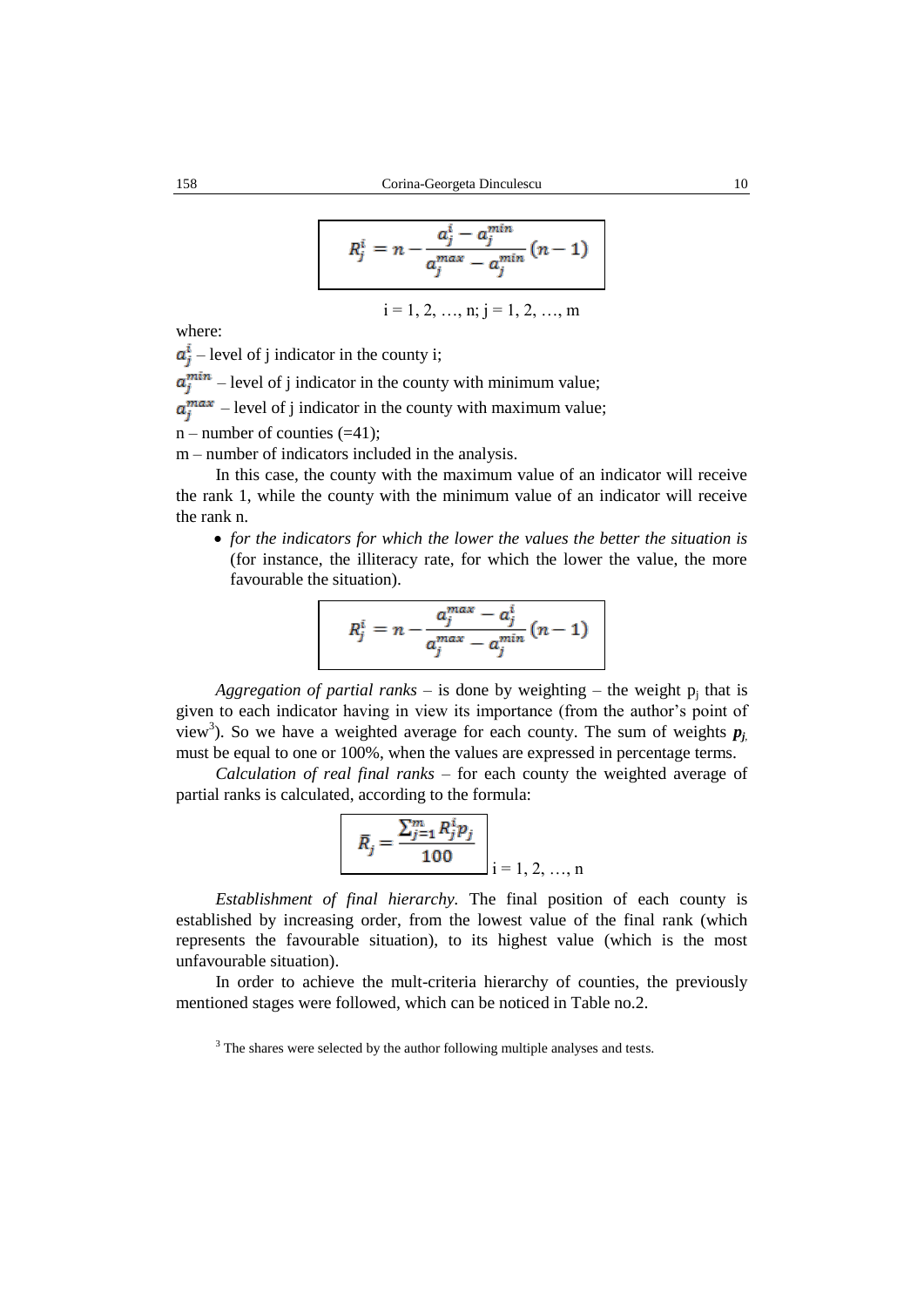### *Table 2*

|                      | LR<br>Populati<br><b>Real rank method</b> |                                      |                               |        |                                         |                  |                   |                                 |                   |                  |                         |
|----------------------|-------------------------------------------|--------------------------------------|-------------------------------|--------|-----------------------------------------|------------------|-------------------|---------------------------------|-------------------|------------------|-------------------------|
| COUN-<br><b>TIES</b> | <b>Emplo</b><br>yment<br>level of<br>LR   | share in<br>total<br>popula-<br>tion | on<br>employ-<br>ment<br>rate |        | $a$ ij $-a$ min<br><b>Partial ranks</b> |                  |                   | Weighted<br>average<br>of ranks | Final<br>position |                  |                         |
|                      | ind. 1                                    | ind. 2                               | ind 3                         | ind. 1 | ind. 2                                  | ind.3            | ind.1             | ind. 2                          | ind. 3            |                  |                         |
| Rural<br>Total       | 62.1                                      | 67.0                                 | 41.6                          |        |                                         |                  | 0.5               | 0.2                             | 0.3               |                  |                         |
| Alba                 | 59.7                                      | 68.2                                 | 40.7                          | 12.7   | 6.6                                     | 10.1             | 23.8              | 11.8                            | 20.4              | 20.4             | 24                      |
| Arad                 | 58.3                                      | 66.1                                 | 38.6                          | 11.3   | 4.5                                     | 8.0              | 25.7              | $\overline{21.1}$               | 24.8              | 24.5             | 31                      |
| Arges                | 66.9                                      | 69.4                                 | 46.4                          | 19.9   | 7.8                                     | 15.8             | 14.1              | 6.8                             | 8.8               | 11.0             | 6                       |
| Bacau                | 68.2                                      | 67.6                                 | 46.1                          | 21.2   | 6.0                                     | 15.5             | 12.2              | 14.5                            | 9.3               | 11.8             | 8                       |
| Bihor                | 57.7                                      | 68.1                                 | 39.3                          | 10.7   | 6.5                                     | 8.7              | 26.6              | 12.3                            | 23.3              | 22.7             | 29                      |
| Bistrita-<br>Nasaud  | 68.7                                      | 68.3                                 | 46.9                          | 21.7   | 6.7                                     | 16.3             | 11.6              | 11.5                            | 7.7               | 10.4             | $\overline{\mathbf{4}}$ |
| Botosani             | 76.5                                      | 65.6                                 | 50.2                          | 29.5   | 4.0                                     | 19.6             | 1.0               | 23.4                            | 1.1               | $\overline{5.5}$ | 1                       |
| Brasov               | 49.5                                      | 63.0                                 | 31.2                          | 2.5    | 1.4                                     | 0.6              | 37.6              | 34.8                            | 39.7              | 37.7             | 40                      |
| Braila               | 69.9                                      | 65.9                                 | 46.0                          | 22.9   | 4.3                                     | 15.4             | 10.0              | 22.1                            | 9.5               | 12.3             | 9                       |
| Buzau                | 64.7                                      | 66.1                                 | 42.8                          | 17.7   | 4.5                                     | 12.2             | 17.0              | 21.1                            | 16.2              | 17.6             | 16                      |
| Caras-<br>Severin    | 54.1                                      | 66.2                                 | 35.8                          | 7.1    | 4.6                                     | 5.2              | 31.4              | 20.9                            | 30.4              | 29.0             | 36                      |
| Calarasi             | 63.5                                      | 66.9                                 | 42.5                          | 16.5   | 5.3                                     | 11.9             | 18.6              | 17.8                            | 16.8              | 17.9             | $\overline{17}$         |
| Cluj                 | 54.2                                      | 61.6                                 | 33.4                          | 7.2    | 0.0                                     | 2.8              | 31.2              | 41.0                            | 35.3              | 34.4             | 39                      |
| Constanta            | 47.0                                      | 65.1                                 | 30.6                          | 0.0    | 3.5                                     | 0.0              | 41.0              | 25.7                            | 41.1              | 38.0             | 41                      |
| Covasna              | 62.5                                      | 66.8                                 | 41.8                          | 15.5   | 5.2                                     | 11.2             | 20.0              | 17.9                            | 18.2              | 19.1             | 19                      |
| Dambovita            | 66.8                                      | 70.3                                 | 47.0                          | 19.8   | 8.7                                     | 16.4             | 14.1              | 2.6                             | 7.5               | 9.8              | 3                       |
| Dolj                 | 54.9                                      | 66.7                                 | 36.6                          | 7.9    | 5.1                                     | 6.0              | 30.3              | 18.7                            | 28.8              | 27.6             | 33                      |
| Galati               | 67.5                                      | 67.8                                 | 45.8                          | 20.5   | 6.2                                     | 15.2             | 13.2              | 13.6                            | 10.0              | 12.3             | 10                      |
| Giurgiu              | 65.9                                      | 66.6                                 | 43.9                          | 18.9   | 5.0                                     | 13.3             | 15.4              | 19.0                            | 13.9              | 15.6             | 13                      |
| Gori                 | 61.6                                      | 70.7                                 | 43.6                          | 14.6   | 9.1                                     | 13.0             | 21.1              | 1.2                             | 14.6              | 15.2             | 12                      |
| Harghita             | 55.4                                      | 66.8                                 | 37.1                          | 8.4    | 5.2                                     | 6.5              | 29.5              | 18.0                            | $\overline{27.8}$ | 26.7             | $\overline{32}$         |
| Hunedoara            | 69.2                                      | 70.7                                 | 48.9                          | 22.2   | 9.1                                     | 18.3             | 10.9              | 1.0                             | 3.6               | 6.7              | $\boldsymbol{2}$        |
| Ialomita             | 56.8                                      | 64.4                                 | 36.6                          | 9.8    | 2.8                                     | 6.0              | 27.7              | $\overline{28.9}$               | 28.8              | 28.3             | 34                      |
| Iasi                 | 70.2                                      | 67.0                                 | 47.1                          | 23.2   | 5.4                                     | 16.5             | 9.5               | 17.2                            | 7.4               | 10.4             | 5                       |
| <b>Ilfov</b>         | 59.8                                      | 69.1                                 | 41.3                          | 12.8   | 7.5                                     | 10.7             | 23.7              | 8.1                             | 19.2              | 19.2             | 21                      |
| Maramures            | 61.5                                      | 70.0                                 | 43.0                          | 14.5   | 8.4                                     | 12.4             | 21.4              | 4.3                             | 15.7              | 16.3             | 14                      |
| Mehedinti            | 63.5                                      | 67.8                                 | 43.0                          | 16.5   | 6.2                                     | 12.4             | 18.7              | 13.8                            | 15.7              | 16.8             | $\overline{15}$         |
| Mures                | 53.0                                      | 66.0                                 | 35.0                          | 6.0    | 4.4                                     | 4.4              | 32.8              | 21.5                            | 32.0              | 30.3             | 37                      |
| Neamt                | 60.4                                      | 66.6                                 | 40.2                          | 13.4   | 5.0                                     | 9.6              | $\overline{22.8}$ | 18.8                            | 21.3              | 21.6             | 28                      |
| Olt                  | 63.4                                      | 66.9                                 | 42.4                          | 16.4   | 5.3                                     | 11.8             | 18.7              | 17.6                            | 16.8              | 17.9             | 18                      |
| Prahova              | 59.1                                      | 68.2                                 | 40.3                          | 12.1   | 6.6                                     | 9.7              | 24.6              | 12.0                            | 21.2              | 21.1             | 26                      |
| Satu Mare            | $\overline{51.6}$                         | 65.1                                 | 33.6                          | 4.6    | 3.5                                     | 3.0              | 34.8              | 25.4                            | 34.9              | 32.9             | 38                      |
| Salaj                | 62.1                                      | 66.7                                 | 41.5                          | 15.1   | 5.1                                     | 10.9             | 20.5              | 18.4                            | 18.8              | 19.6             | 23                      |
| Sibiu                | 53.9                                      | 66.4                                 | 35.8                          | 6.9    | 4.8                                     | $\overline{5.2}$ | 31.6              | 20.1                            | 30.4              | 28.9             | 35                      |
| Suceava              | 67.9                                      | 68.0                                 | 46.2                          | 20.9   | 6.4                                     | 15.6             | $\overline{12.6}$ | 12.8                            | 9.1               | 11.6             | 7                       |

The hierarchy of counties in terms of rural employment, based on the real rank method, 2011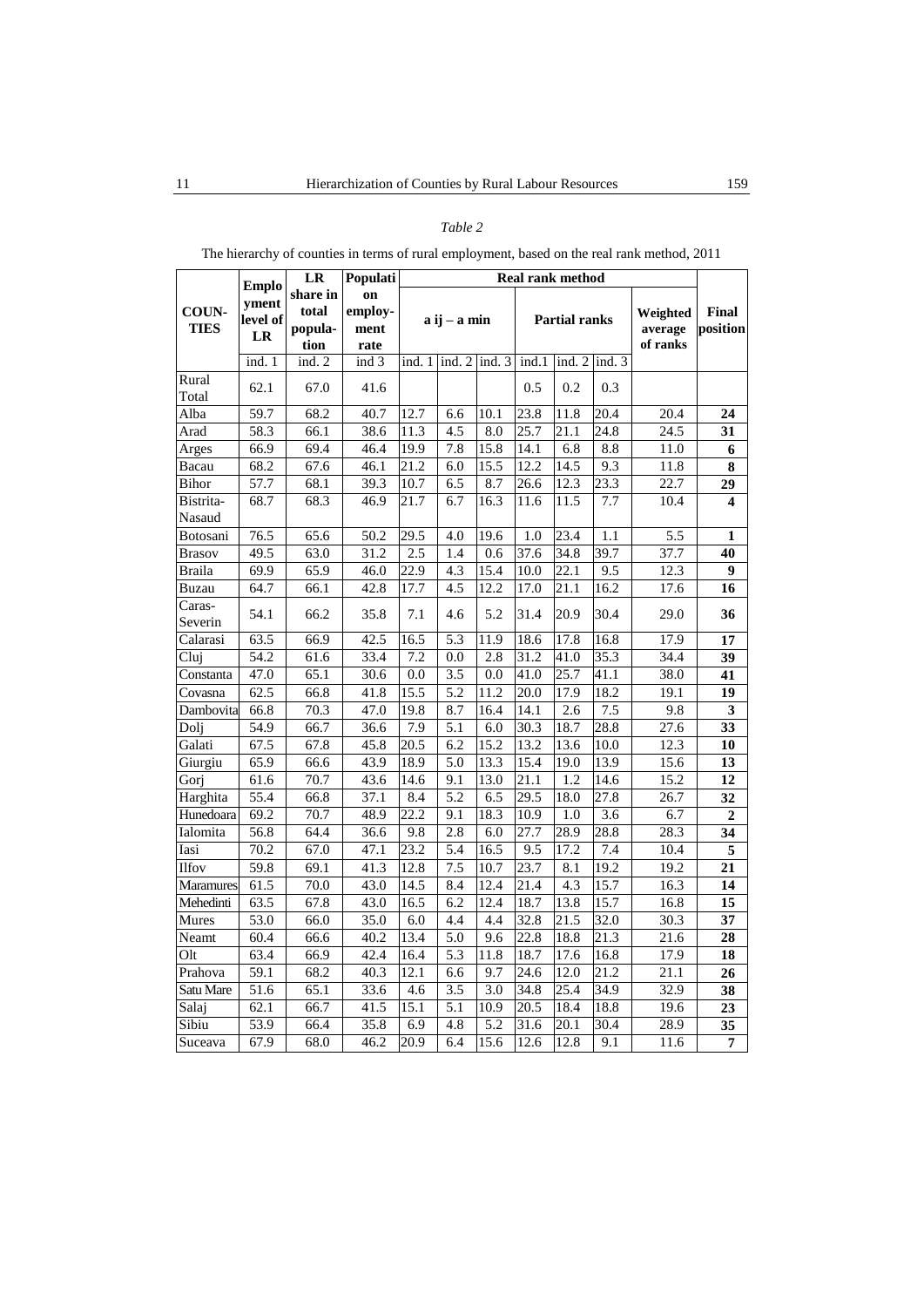| Teleorman | 62.0 | 65.5 | 40.6 |      | 3.9 | 10.0 | 20.7                 | 23.9 | 20.6 | 21.3 | 27 |
|-----------|------|------|------|------|-----|------|----------------------|------|------|------|----|
| Timis     | 59.0 | 68.5 | 40.4 | 12.0 | 6.9 | 9.8  | $\mathbf{r}$<br>24.1 | 10.8 | 21.0 | 20.8 | 25 |
| Tulcea    | 61.1 | 67.7 | 41.4 | 14.1 | 6.1 | 10.8 | 21.9                 | 14.2 | 19.0 | 19.5 | 22 |
| Vaslui    | 69.1 | 64.5 | 44.6 | 22.1 | 2.9 | 14.0 | 1.0                  | 28.1 | 12.4 | 14.9 | 11 |
| Valcea    | 61.6 | 64.3 | 39.6 | 14.6 | 2.7 | 9.0  | 21.2                 | 29.3 | 22.7 | 23.3 | 30 |
| Vrancea   | 64.3 | 65.3 | 42.0 | 17.3 | 3.7 | 11.4 | 17.5                 | 24.9 | 17.8 | 19.1 | 20 |

*Table 2* (continued)

*Source:* NIS, CPD 2011, author's own calculations

Weights were assigned to each indicator, depending on the importance of each indicator, as follows: for the employment rate of human resources – 50%, for the share of labour resources  $(LR)$  in total population – 20%, for the population's employment rate  $-30%$ .

The final average rank (the weighted average of ranks) indicates the position of each county in total hierarchy. By analyzing the values of average ranks, the gaps between counties can be also noticed. On the basis of the results obtained by the real ranks method, the county Botoşani stands out, ranking  $1<sup>st</sup>$  in the hierarchy as regards population's employment (with 5.5 – the average rank value), closely followed by the county Hunedoara (with 6.7); the county Dâmboviţa ranks  $3<sup>rd</sup>$ , at a little greater distance from the second position, by 3.2 points (with 9.8). The  $1<sup>st</sup>$  place held by the county Botoşani results from the best utilization of rural resources and population.

At the other extreme, on the last place in the hierarchy, we find the county Constanţa, at a distance of 32.5 points from the first county.

In Figure 4 we can see the visual representation of the rural employment, combining the three indicators investigated above. While in Table no.2 we can see the ranking of counties based on the real rank method and the position of each county in this hierarchy, in Figure no.4 we can see the counties with the most favourable situation, less favourable situation respectively, in terms of rural population's employment, differentiated by colours, according to legend.



*Source:* Author's own calculations based on NIS, CPD 2011 data

Figure 4. Rural employment, based on the rank method, real rank method respectively, 2011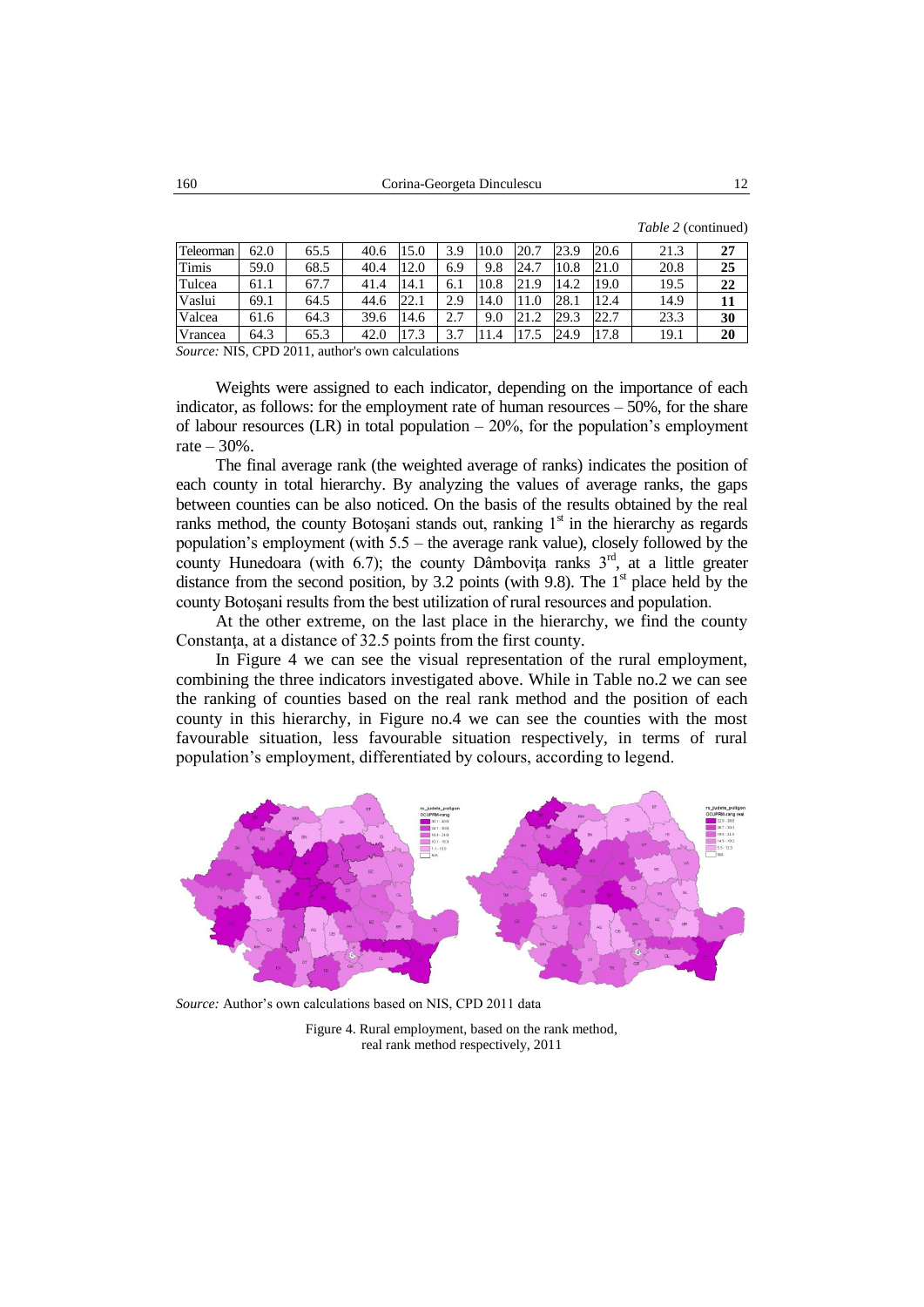# 4.3. COMPARING THE RESULTS OBTAINED BY THE TWO METHODS

The results of the hierarchization of counties in terms of population's employment, on the basis of the two methods presented above, reveal the following:

- $\bullet$  identical hierarchy, regardless of the hierarchization method used in the case of 9 counties: Arad, Cluj, Iaşi, Mureş, Neamţ, Satu Mare, Sălaj, Sibiu, Tulcea;
- quite similar hierarchy  $\pm 1$  point, one method versus the other in the case of 11 counties: Bacău, Bistriţa-Năsăud, Braşov, Constanţa, Covasna, Dâmboviţa, Giurgiu, Hunedoara, Prahova, Suceava, Vâlcea;
- in the other counties, the hierarchy is  $\pm 2-3$  points;
- exception: 3 counties (Vaslui, Vrancea and Botoşani) in which the hierarchy resulting from the use of one method is at 5–9 points distance from that resulting from the second method. It can be noticed that the use of the real rank method determined a better ranking for the three mentioned counties. Thus, the county Botoșani, which is on the  $9<sup>th</sup>$  position in the ranking based on the rank method, ranks  $1<sup>st</sup>$  in the hierarchy by the real rank method.

A brief overview of results, yet without skipping the algorithms of each method applied, leads us to the conclusion that the real rank method provides a more refined hierarchy, unlike the first method, the rank method. On the other hand, weighting is not totally risk-free and can introduce a degree of error (based on the author's subjective opinion).

This conclusion does not mean that by using the first method we cannot obtain a correct hierarchy. The hierarchy obtained on the basis of the first method is a simple and quick one, and can give a first indication on the ranking of counties in terms of rural population's employment.

#### **5. CONCLUSIONS**

The hierarchization obtained by the *real rank method* provides a more refined hierarchy, as it takes into consideration the relative distances between the values of each indicator, in each county, and assigns, by weighting, importance to each indicator. By using the simple and quick *rank method,* we can have a fist indication on the ranking of counties, but this should be completed by another territorial hierarchization method (real rank method, standard deviation method, gap/difference method, distance ratio versus average level of a feature, etc.) to confirm or deny the ranking.

Regardless of the method used, in terms of population's employment, by overlapping the maps, we can roughly notice the same hierarchy of counties.